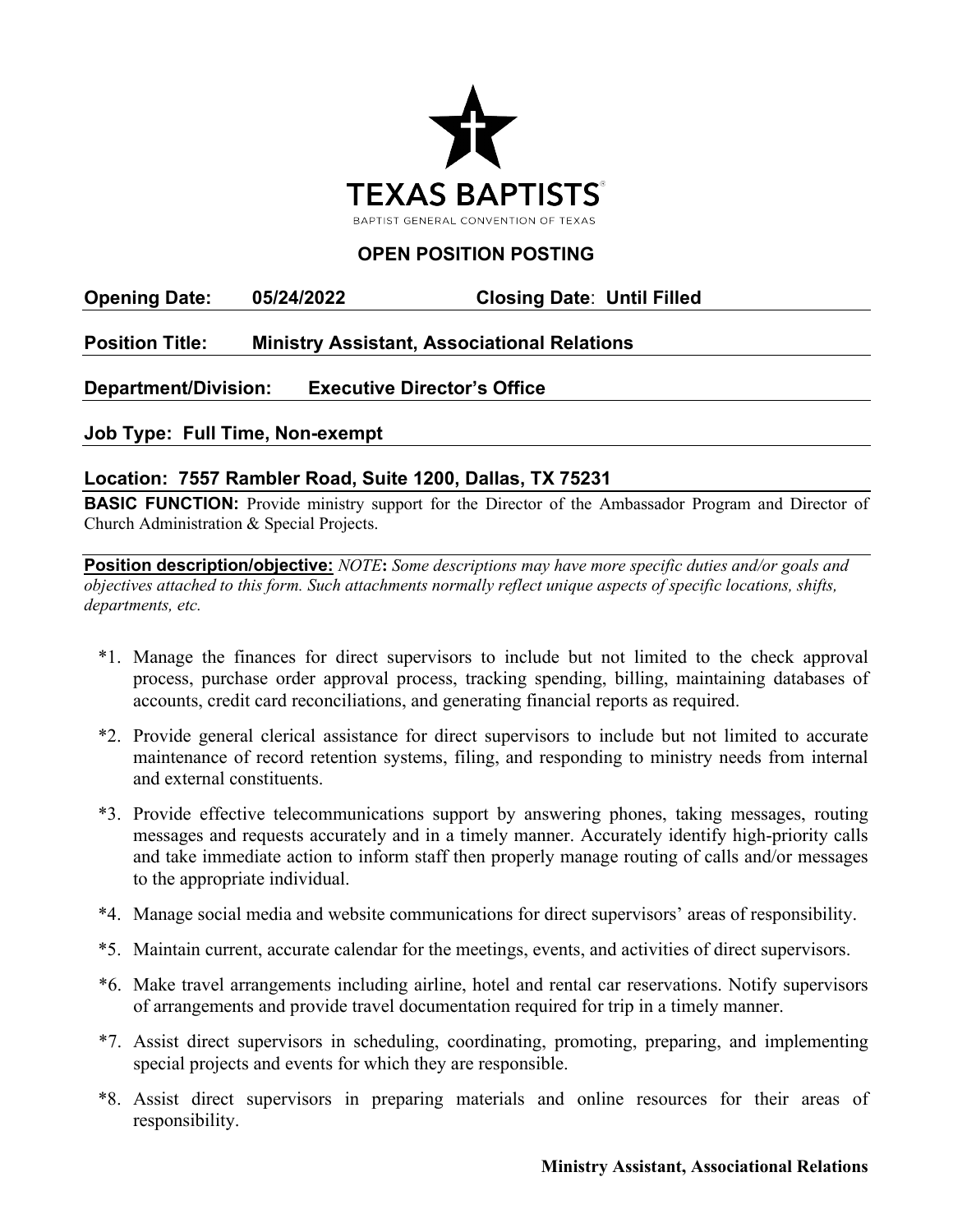- \*9. Assist direct supervisors in preparing a display booth for conventions, conferences, and special events.
- \*10. Assist direct supervisors with preparation for training events, customized projects, and conferences by communicating with conference leaders, host churches, and associations, and securing lodging, and making travel arrangements for conference leaders.
- \*11. Provide accurate lists and reports of church leaders and information from the BGCT database related to the regular work of direct supervisors.
- \*12. Attend meetings and participate in training as required.
- \*13. Maintain compliance with BGCT policies and procedures. Maintain compliance with all state and federal laws and regulatory requirements
- \*14. Perform other duties as required.

\*Task which is considered to be an essential function of the job

**Required skills and experience:** *NOTE: These requirements represent minimum levels in order to perform the job on a satisfactory basis. Candidates must have the ability to satisfactorily perform the essential functions of the job.*

- 1. In-depth understanding of a comprehensive field of knowledge, generally acquired through earned associate's degree in Communications or directly applicable experience.
- 2. Creative, detail-oriented, willing and able to accurately manage, improve and complete processes and tasks.
- 3. Active membership in a church supportive of the BGCT during employment.
- 4. Knowledge of denominational structure and church programs.
- 5. Proficient time management skills.
- 6. Ability to learn and understand event objectives and BGCT committee procedures.
- 7. Proficient ability to exhibit detail-oriented skills necessary to understand and manage a wide-range of information from a vast amount of entities.
- 8. Proficient ability to speak, read and write English.
- 9. Ability to use up to 50 pounds of force occasionally and/or up to 20 pounds of force frequently and/or 10 pounds continuously to move objects.
- 10. Work deals mostly with preparing and reading data, figures, and reports; visual inspection involving small details. Although important, depth perception and field of vision (peripheral) are not as critical as the ability to distinguish small details and markings very near to the observer.
- 11. Ability to grasp, push, pull, carry or otherwise manipulate objects; ability to perform tasks requiring action of muscles or groups of muscles and foot and/or hand-eye coordination.
- 12. Ability to speak clearly in face-to-face interactions; to articulate with accuracy on the telephone.
- 13. Ability to hear and receive verbal instructions, answer phones, and proficiently communicate in situations with some background noise.
- 14. Ability to concentrate on fine detail with some interruption; ability to focus attention on tasks for 45-60 minutes at a time on a continuous basis.
- 15. Ability to understand and relate to the theories behind several related concepts; ability to remember verbal and written tasks/assignments from a few hours to long periods of time.
- 16. Ability to establish and maintain effective working relationships with staff, vendors, churches, committees, organizations, etc.
- 17. Excellent organizational skills; ability to multi-task.